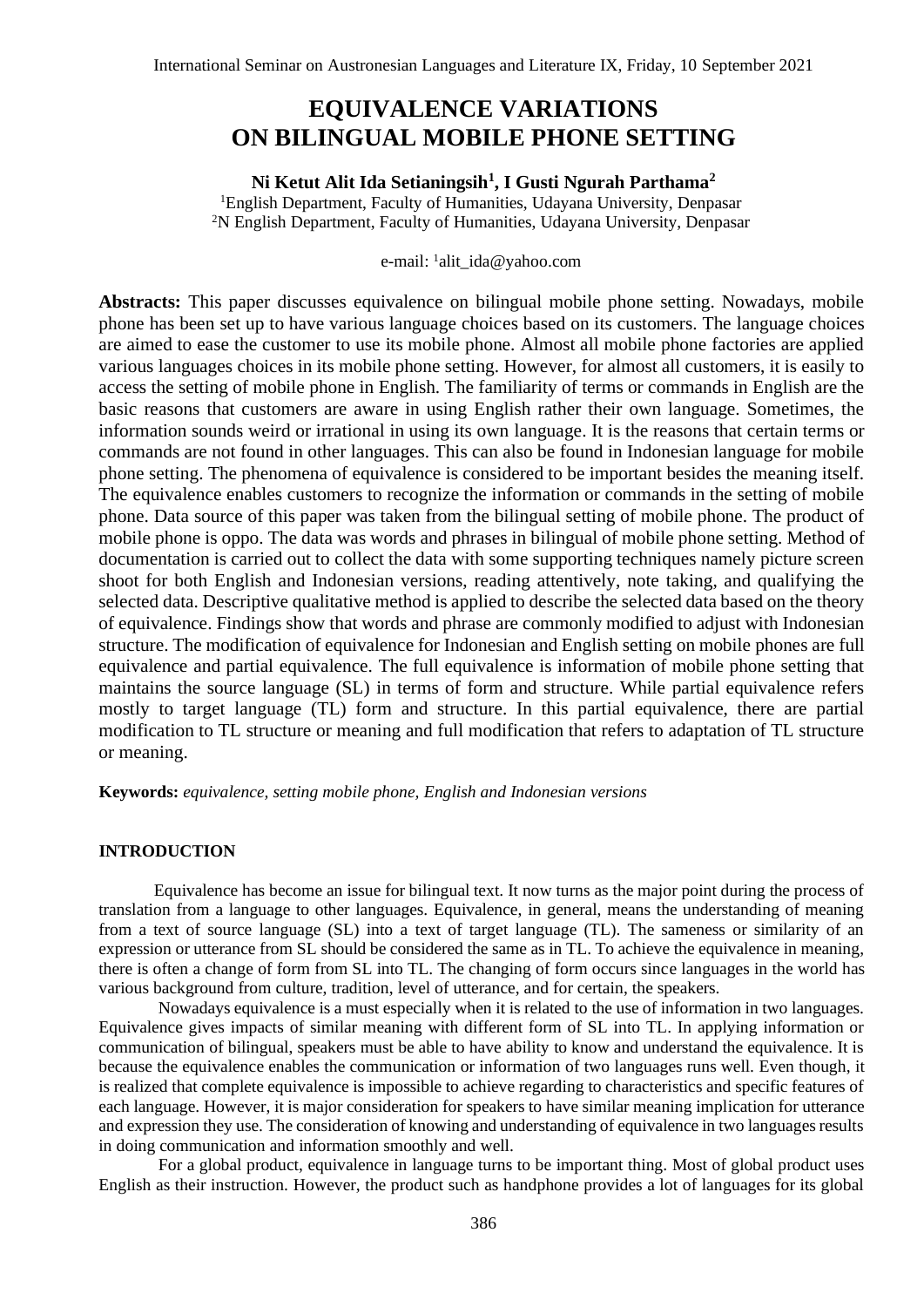users. It is the reasons that person is able to choose which language he uses when he operates his handphone. The setting menu enables a user to choose language that is familiar for the daily use. Today, handphone is considered as important tool of communication. Everyone has at least one or two handphones as media for communication and other activities. The highest demand of user in using their own language for operating the handphone is the cause of producer of handphone providing many languages in its tool. In these variations of languages, the equivalence must be a consideration to have similar meaning when the users use their tool in English. For the reasons, it needs special features of equivalence in other languages, for example in Indonesian. The instructions of Indonesian should have similar meaning with English. As the predicate of smartphone, customers seem to expect highly for any features of the tool. The expectation is a challenge to have equivalence with specific condition in the menu of setting in smartphone.

Equivalence is main issue in translation. It is related to the aim of translation which is to have similar implication or meaning. The implication or meaning must be similar or, at least, close to the expression or utterance in SL. When the TL has similar expression or utterance, it can be said that the translation is succeeded. The only challenge comes when it is almost impossible to have similar implication and meaning. It regards to specific features and culture referring to a language. Odero (2017) describes equivalence as main issue not only for general texts, but also for specific texts. Specific texts need special treatment in finding the equivalence when it is translated into different languages. It is not merely about the structure of a language, but it refers to specific concepts inside the texts. The specific texts are, for example, the text of law and medical when it is translated from English into Swahili language. Odero (2017) further explains texts of language that is categorized as language for special purposes as language variation in formal condition and certain codification has a purpose to communicate information with specific specialization in the level of economic, accurate, dan non ambiguity (Picht and Draskau in Odero, 2017). Odero concludes the condition as complex understanding. The complex understanding is absolute requirement in translating language text with specific purposes. It is because the specific texts have certain terminologies regarding to special context and discourse. For the situation, the ability to have equivalence between two specific texts with different languages is difficult. The difficulties are then solved with different skills and approaches proposed by a translator to have an accurate equivalence.

Equivalence can also be determined from the level of its linguistic structure. The level of linguistic structure describes the correct equivalence between two languages. Baker (1992) explains that equivalence can be achieved to some extent, however, it is influenced by variety of linguistic and cultural aspects. The variety of linguistic and cultural aspects have relation. Baker classifies level of equivalence for various linguistic structure. The level of equivalence is divided into four classifications. The classifications are namely equivalence at word level, equivalence above word level, grammar equivalence, textual equivalence, and pragmatic equivalence. Each equivalence according to Baker (1992) has its own specification. The word level is the basic understanding of linguistic level. Word and morpheme are main consideration when someone identifies the equivalence from one language to another language. As smallest unit of linguistic, Baker (1992) identifies equivalence in the level of word is wiling to consider on types of gender, tense, and number. Besides, equivalence at word level also refers to aspect of existence or inexistence of similar word in the level of general words, specific words, or even word without meaning or zero meaning. Bollinger and Sears (in Baker, 1992) say that word is considered as the smallest unit of language and it is important in translation to find exact equivalence. Words are special because they have several elements of meaning such as *rewrite*. The word *rewrite* has two distinct elements namely *re* and *write* that resulted in meaning of *to write again*. For some extents like culture, it can be compared between English and Indonesian. The comparison for example the word *breakfast* in English and it is equal with phrase *makan pagi*. There is an opposite condition for the word *semangka* which is translated into *water melon* in English.

#### **RESEARCH METHOD**

The data source of this paper was taken from setting menu of smartphone in two languages, English and Indonesian languages. The data was in the level of word and phrase levels. The two languages of instruction were taken from the smartphone of OPPO. The English is the main language of instruction, while Indonesian language is one of language choices provided by the company. The data collection method was documentation which was supported by some techniques in its collecting of data. The applied techniques were collecting two languages of instruction in smartphone menu setting, reading attentively, note taking process, selecting the data, dan finally classifying the data into more specific classification of words and phrases. The method of analyzing data was descriptive qualitative. The classified data was descriptively explained which was supported by some studies in translation especially the equivalence.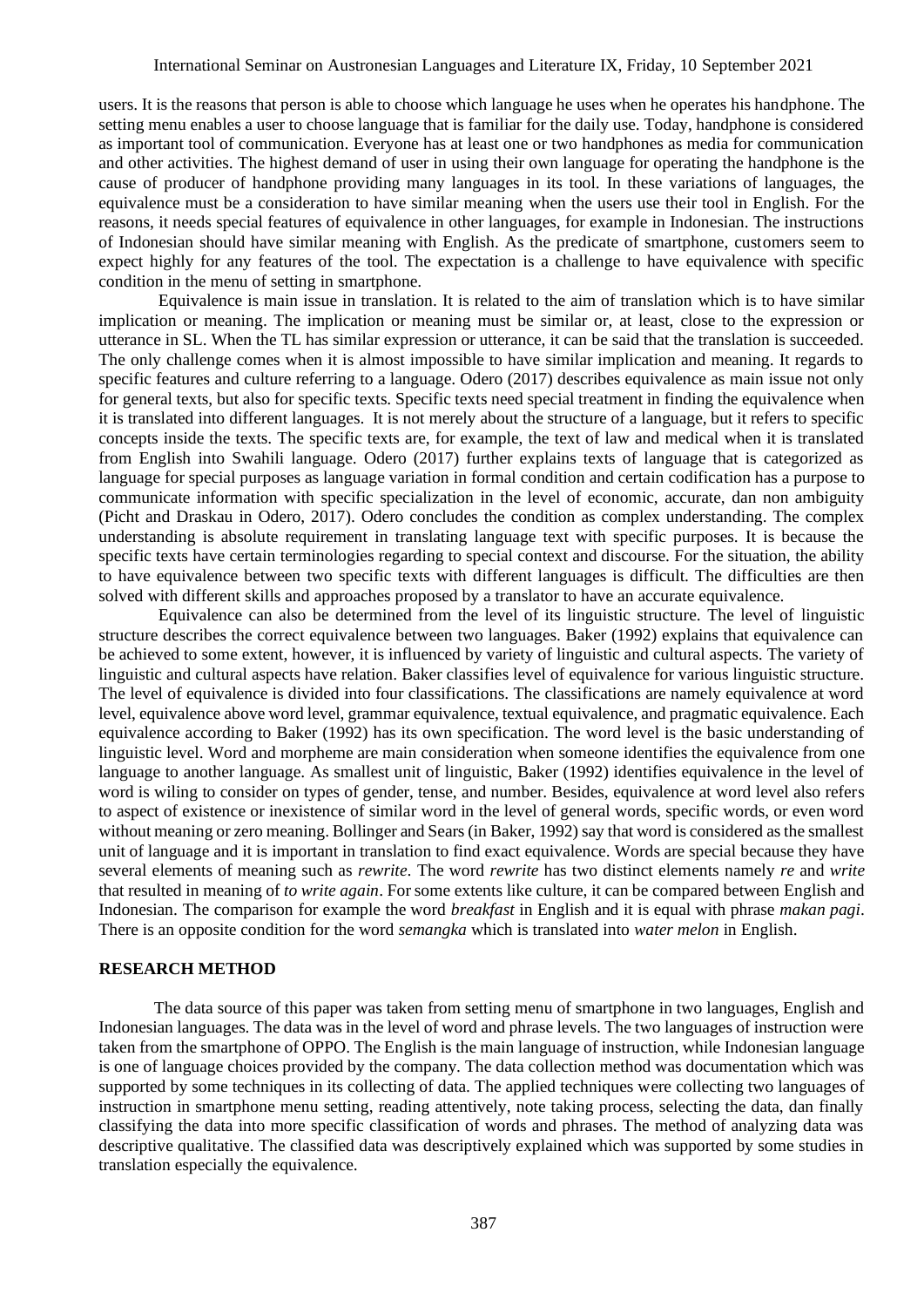# **FINDINGS AND DISCUSSION**

In the findings and discussion, there are some classifications of data presented differently. General classifications are based on equivalence of words and equivalence of phrases. There are three variations on equivalence of words that are presented and two variations on equivalence of phrases.

Data in table 1 has the equivalence word to word from English to Indonesian. Even the two first data is presented with conjunction 'and', but those words express the word-to-word equivalence. The words, for example, *display & brightness* are equivalence with *layar & kecerahan* in Indonesian. While the words *sound, vibration,* and *silent* are equivalence in Indonesia for *suara, getaran,* and *diam*.

| Table 1. Equivalence word to word |                        |
|-----------------------------------|------------------------|
| <b>BSu</b> (English)              | <b>BSa</b> (Indonesia) |
| Display & Brightness              | Layar & Kecerahan      |
| Sound & Vibration                 | Suara & Getaran        |
| Silent                            | Diam                   |

Table 1. Equivalence Word to Word

The equivalence shows that for some words in English there are the equivalence in Indonesia. The meaning is similar or near-similar to SL. The near-similar meaning can be seen from *display* which is in Indonesian means *tunjukkan* or *pertunjukkan*. However, in Indonesian it applies *layar*. Even the meaning is nearsimilar, there is correlation between the use of *layar* to the whole context of setting menu in smartphone. Those examples of data are considered as full equivalence. The full equivalence refers to whole word in SL that is translated equivalently into TL with similar or near-similar meaning.

The table 2 data consist of variation in word to phrase in equivalence of setting menu in smartphone. The word in SL is translated into phrase in TL. It can be seen from *fingerprint* into *sidik jari* in Indonesian. While the *troubleshooting* and *instructions* are equivalent to *pemecahan masalah* and *panduan pengguna*. In table 2, the Indonesian version is in phrase for *sidik jari*, *pemecahan maalah*, and *panduan pengguna*.

| Table 2. Equivalence word to Phrase |                        |
|-------------------------------------|------------------------|
| <b>BSu</b> (English)                | <b>BSa</b> (Indonesia) |
| Fingerprint                         | Sidik jari             |
| Troubleshooting                     | Pemecahan Masalah      |
| Instructions                        | Panduan Pengguna       |

 $T$  11  $\Delta$  F  $\pm$  1. Word to Phrase Word to Phrase Word to Phrase Word to Phrase Word to Phrase Word to Phrase Word to Phrase Word to Phrase Word to Phrase Word to Phrase Word to Phrase Word to Phrase Word to Phrase Word

The idea of equivalence from word to phrase is almost similar to word-to-word equivalence. There is modification of form to transfer the meaning. It is based on Baker (1992) said that equivalence can be achieved to some extent and having the form of word in SL into phrase in TL is one of them. One of the data, *instructions*, is even not having equivalence with *panduan – panduan* since in SL it shows plural form of *instruction*. In TL, the *instructions* has equivalent to *panduan pengguna*. It is related to the context of setting menu in smartphone.

Equivalence of full word also occurs in setting menu of smartphone. The full equivalence happens when it has relation to special or technical terms of mobile phone. Table 3 shows the data regarding to the full equivalence such as *Google*, *default*, and *Wi-Fi*.

| 1 AUIU UI LUMITAIVIIUU 1 MII 11 UIU |                        |  |
|-------------------------------------|------------------------|--|
| <b>BSu</b> (English)                | <b>BSa</b> (Indonesia) |  |
| Google                              | Google                 |  |
| Default                             | Default                |  |
| Wi-Fi                               | Wi-Fi                  |  |

Table 3. Equivalence Full Word

The treatment of each data in table 3 is different. It is regarding to the specific terms related to smartphone. However, the most important thing is the naming. It can be translated in other, for example, like *Google*. In SL and TL, it is for certain the naming of *Google* applied. Meanwhile, *default* and *Wi-Fi* are not the classification of naming. But it is difficult to have the equivalence in Indonesian. Even today, people tend to use *default* as *bawaan* in Indonesia.

Table 4 and 5 in the following present the equivalence in the level of phrase. Table 4 describes some data as part of full phrase classification. Meanwhile, the table 5 describes the data of phrase as part of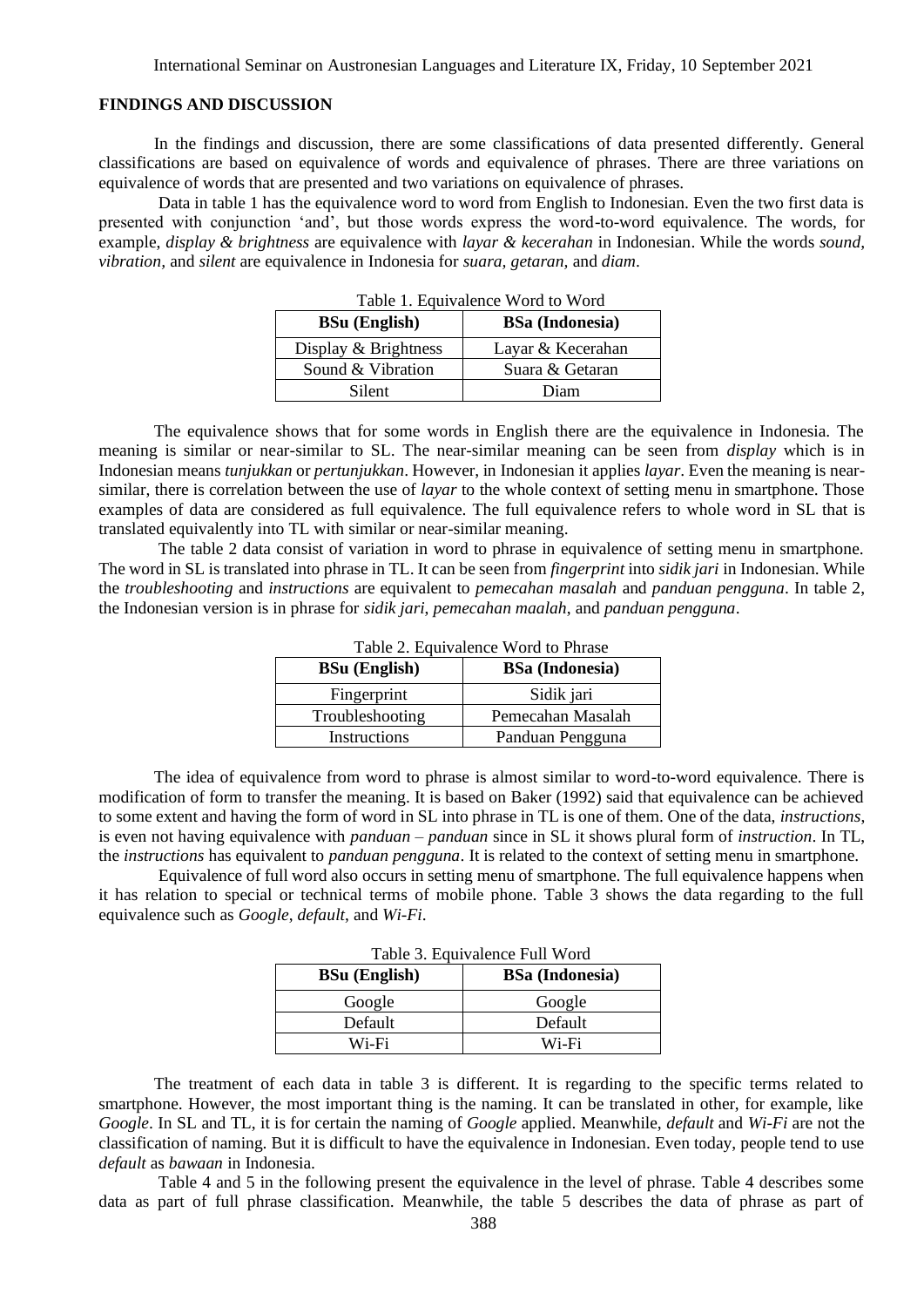classification partial phrase equivalence. Each has its own characteristics. The equivalence of full phrase refers to equivalence in the level of phrase, structure in TL, and fully use the TL lexical choices. When it discusses partial phrase, the equivalence comes when the level of TL is also in phrase, the structure is mostly in SL, and some lexical choices are based on SL.

In table 4, there are three data in SL namely *software update*, *app management*, and *product security*. Those three are equivalence in TL into *pembaruan perangkat lunak*, *manajemen aplikasi*, and *keamanan produk*. All three data is translated equally into Indonesian language with the form of phrase.

| Table 4. Equivalence Full Phrase |                           |
|----------------------------------|---------------------------|
| <b>BSu</b> (English)             | <b>BSa</b> (Indonesia)    |
| Software Update                  | Pembaruan Perangkat Lunak |
| App Management                   | Manajemen Aplikasi        |
| <b>Product Security</b>          | Keamanan Produk           |

Two data *app management* and *product security* have similar two-word phrase in TL. It is equivalent with *manajemen aplikasi* and *keamanan produk*. The structure of phrase in TL is relevant to Indonesian language, while all lexical choice is referring to Indonesian. Only one data is translated into three-word phrase. The phrase *software update* is equivalent into *pembaruan perangkat lunak*. The TL phrase turns as three-word phrase in accordance to match with the meaning of SL.

Equivalence partial refers to some features that maintains SL. It includes structure of phrase and lexical choices. Table 5 has the classification of equivalence partial phrase. In SL, there data of phrase *airplane mode*, *game space*, and *read schedule*. All the data is equivalent into *mode pesawat*, *game space*, and *read schedule*.

| Table 5. Equivalence Partial Phrase |                        |  |
|-------------------------------------|------------------------|--|
| <b>BSu</b> (English)                | <b>BSa</b> (Indonesia) |  |
| Airplane Mode                       | Mode Pesawat           |  |
| Game Space                          | Game Space             |  |
| Read Schedule                       | Baca Jadwal            |  |

Those three data in table 5 have variation in TL. The variations show as features of partial phrase equivalence. The *airplane mode* in SL is equally with *mode pesawat* in TL. In Indonesian, the information still maintains the use of *mode* rather than using other expression relevant to TL. The second data *game space* in SL is borrowed directly without any adaptation into TL and it is equal to *game space*. Maintaining structure of SL can be seen in third data of table 5. The phrase *read schedule* in SL is equal to *baca jadwal* in TL. When in TL, it is common that the structure has opposite form. But in *read schedule* phrase, it is translated into *baca jadwal* rather than *jadwal baca* which is more common in Indonesia.

# **CONCLUSIONS**

From the explanation above, it can be concluded that the setting menu on smartphone consists of two models of equivalence. The equivalent models are word and phrase. The dominant equivalent model in setting instruction is phrase and its variation of two-word, three-word, and more than three-word phrase. The words in setting menu have variations of equivalence namely word-to-word, word to phrase, and full SL word equivalence. Meanwhile, the phrase has two classifications. The classifications are full phrase and partial phrase. The full phrase is adopted the equivalence in the level of TL and the partial phrase is maintaining the structure and words of SL.

# **REFERENCES**

Baker, Mona. (1992). *In Other Words A Course Book on Translation*. Routledge Taylor & Francis Group, London & New York.

Nykyri, Susanna. (2010). *Equivalence and Translation Strategies in Multilingual Thesaurus Construction*. ABO Academy University Press, Finland.